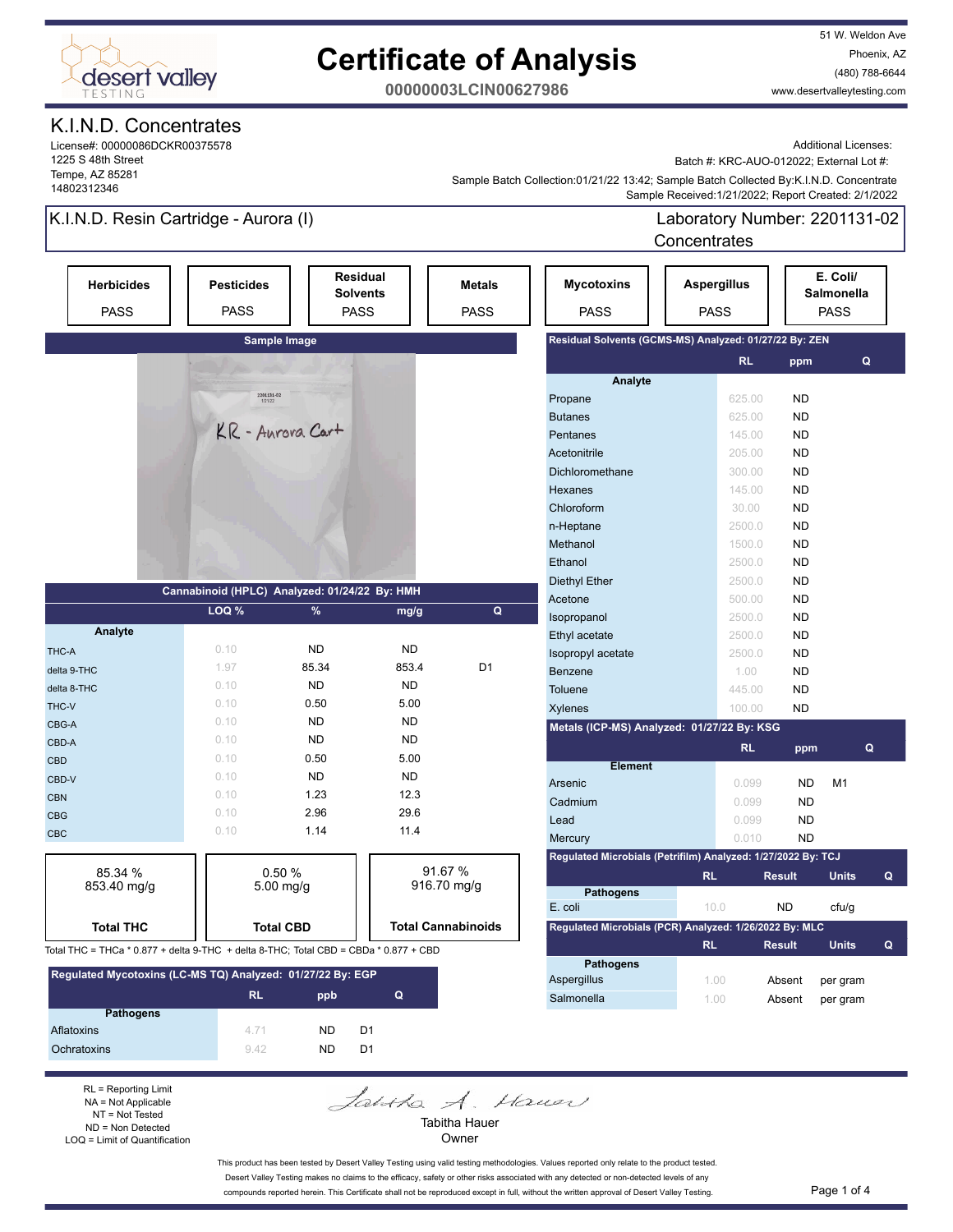

51 W. Weldon Ave Phoenix, AZ (480) 788-6644 www.desertvalleytesting.com

**00000003LCIN00627986**

### K.I.N.D. Concentrates

License#: 00000086DCKR00375578 1225 S 48th Street Tempe, AZ 85281 14802312346

Additional Licenses:

Batch #: KRC-AUO-012022; External Lot #:

Laboratory Number: 2201131-02

 Sample Received:1/21/2022; Report Created: 2/1/2022 Sample Batch Collection:01/21/22 13:42; Sample Batch Collected By:K.I.N.D. Concentrate

**Concentrates** 

### K.I.N.D. Resin Cartridge - Aurora (I)

**Analyte Analyte RL ppm RL ppm Pesticides (LC-MS TQ) Analyzed: 01/25/22 By: LEH Q Q** Acephate 0.188 ND Acequinocyl 0.942 ND L1, V1 Acetamiprid 0.094 ND Aldicarb 0.188 ND Azoxystrobin 0.094 ND Bifenthrin 0.094 ND L1, V1 Boscalid 0.188 ND Carbaryl 0.094 ND Carbofuran 0.094 ND Chlorpyrifos 0.094 ND **Diazinon 0.094 ND Dimethoate 0.094 ND**  Ethoprophos 0.094 ND Etofenprox 0.188 ND Etoxazole 0.094 ND Fenoxycarb 0.094 ND Fenpyroximate E 0.188 ND L1, V1 Flonicamid 0.471 ND L1, V1 Fludioxonil 0.188 ND Hexythiazox 0.471 ND Imazalil 0.094 ND Imidacloprid 0.188 ND Kresoxim-methyl 0.188 ND Malathion 0.094 ND Metalaxyl 0.094 ND Methiocarb 0.094 ND Methomyl 0.188 ND Myclobutanil 0.094 ND **Naled 0.235 ND Oxamyl 0.471 ND**  Piperonyl butoxide 0.942 ND Propiconazole 0.188 ND Propoxure 0.094 ND Spiromesifen 0.094 ND Spirotetramat 0.094 ND Spiroxamine 0.188 ND Tebuconazole 0.188 ND Thiacloprid 0.094 ND Thiamethoxam 0.094 ND Trifloxystrobin 0.094 ND Abamectin **0.235 ND L1, V1 Bifenazate 10.094 ND** Chlorantraniliprole 0.094 ND Clofentezine 0.094 ND Cyfluthrin **David Cypermethrin Cypermethrin 1997** Cypermethrin 1997 Cyfluthrin ND V1 Daminozide 0.471 ND L1, V1 DDVP (Dichlorvos) 0.235 ND D1, V1 Fipronil 0.188 ND Paclobutrazol 0.188 ND Permethrins 0.094 ND L1, V1 Phosmet 0.094 ND Prallethrin 0.094 ND V1 Pyrethrins 0.471 ND L1, V1 Pyridaben 1980 0.094 ND Spinosad 1980 0.094 ND L1 Chlorfenapyr 0.942 ND

#### **Herbicides (LC-MS TQ) Analyzed: 01/26/22 By: LEH**

**Q**

### **RL ppm**

**Analyte**

Pendimethalin 0.047 ND L1

RL = Reporting Limit NA = Not Applicable NT = Not Tested ND = Non Detected LOQ = Limit of Quantification

Jantha A. Hauer

Tabitha Hauer **Owner** 

This product has been tested by Desert Valley Testing using valid testing methodologies. Values reported only relate to the product tested. Desert Valley Testing makes no claims to the efficacy, safety or other risks associated with any detected or non-detected levels of any compounds reported herein. This Certificate shall not be reproduced except in full, without the written approval of Desert Valley Testing. Page 2 of 4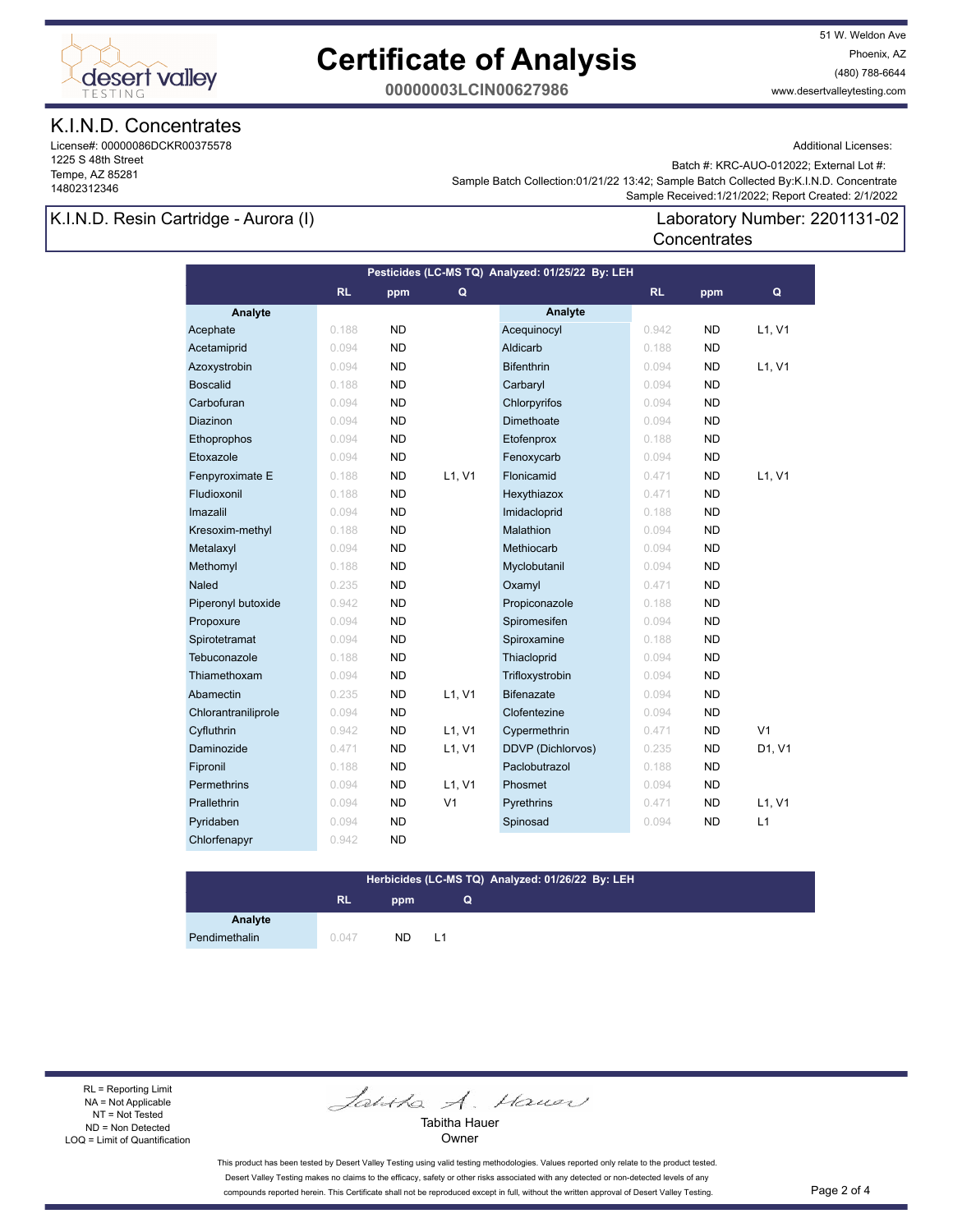

51 W. Weldon Ave Phoenix, AZ (480) 788-6644 www.desertvalleytesting.com

**00000003LCIN00627986**

### K.I.N.D. Concentrates

License#: 00000086DCKR00375578 1225 S 48th Street Tempe, AZ 85281

Additional Licenses:

Batch #: KRC-AUO-012022; External Lot #:

Laboratory Number: 2201131-02

Sample Battri Collection.orizinzzi istaz, Sample Battri Collection (State Collection 2012)<br>Sample Received:1/21/2022; Report Created: 2/1/2022 Sample Batch Collection:01/21/22 13:42; Sample Batch Collected By:K.I.N.D. Concentrate

**Concentrates** 

### K.I.N.D. Resin Cartridge - Aurora (I)

| Non-Regulated Microbials (PetriFilms) Analyzed: By: |               |              |   |  |  |
|-----------------------------------------------------|---------------|--------------|---|--|--|
| <b>RL</b>                                           | <b>Result</b> | <b>Units</b> | Q |  |  |
|                                                     |               |              |   |  |  |
| NT                                                  | NT            | ctu/g        |   |  |  |
| NT                                                  | NT            | cfu/q        |   |  |  |
| NT                                                  | NT            | ctu/g        |   |  |  |
| NT                                                  | NT            | cfu/q        |   |  |  |
| NT                                                  | NT            | cfu/q        |   |  |  |
|                                                     |               |              |   |  |  |

| Water Activity (Moisture Reacter) Analyzed: By: |           |           |   |  |
|-------------------------------------------------|-----------|-----------|---|--|
|                                                 |           | <b>AW</b> | Q |  |
| Compound                                        |           |           |   |  |
| <b>Water Activity</b>                           |           | NT        |   |  |
| Moisture (Drying Oven) Analyzed:<br>Bv:         |           |           |   |  |
|                                                 |           | $\%$      | Q |  |
| Compound                                        |           |           |   |  |
| <b>Percent Moisture</b>                         | <b>NT</b> | NT        |   |  |
| pH Test (HannHI11310) Analyzed: By:             |           |           |   |  |
|                                                 |           | <b>NA</b> | Q |  |
| Compound                                        |           |           |   |  |
| рH                                              |           | NT        |   |  |

|                             | Terpenes (GCMS-MS) Analyzed: | By:           |   |
|-----------------------------|------------------------------|---------------|---|
|                             | mg/g                         | $\frac{9}{6}$ | Q |
| Compound                    |                              |               |   |
| alpha-Bisabolol             | NΤ                           | NT            |   |
| (-)-Borneol and (+)-Borneol | NT                           | <b>NT</b>     |   |
| Camphene                    | <b>NT</b>                    | <b>NT</b>     |   |
| Camphor                     | NT                           | <b>NT</b>     |   |
| beta-Caryophyllene          | NT                           | <b>NT</b>     |   |
| trans-Caryophyllene         | NΤ                           | <b>NT</b>     |   |
| Caryophyllene Oxide         | NΤ                           | <b>NT</b>     |   |
| alpha-Cedrene               | NΤ                           | NT            |   |
| Cedrol                      | NT                           | <b>NT</b>     |   |
| Endo-fenchyl Alcohol        | NT                           | <b>NT</b>     |   |
| Eucalyptol                  | NT                           | <b>NT</b>     |   |
| Fenchone                    | NΤ                           | <b>NT</b>     |   |
| Geraniol                    | NΤ                           | NT            |   |
| Geranyl acetate             | NT                           | <b>NT</b>     |   |
| Guaiol                      | NT                           | <b>NT</b>     |   |
| Hexahydrothymol             | NΤ                           | <b>NT</b>     |   |
| alpha-Humulene              | NΤ                           | ΝT            |   |
| Isoborneol                  | NΤ                           | ΝT            |   |
| Isopulegol                  | NT                           | <b>NT</b>     |   |
| Limonene                    | NT                           | <b>NT</b>     |   |
| Linalool                    | NT                           | <b>NT</b>     |   |
| p-Mentha-1,5-diene          | NΤ                           | <b>NT</b>     |   |
| beta-Myrcene                | NT                           | <b>NT</b>     |   |
| trans-Nerolidol             | <b>NT</b>                    | <b>NT</b>     |   |
| Ocimene                     | NT                           | <b>NT</b>     |   |
| alpha-Pinene                | NT                           | <b>NT</b>     |   |
| beta-Pinene                 | NΤ                           | <b>NT</b>     |   |
| Pulegone                    | NΤ                           | <b>NT</b>     |   |
| Sabinene                    | NΤ                           | NT            |   |
| Sabinene Hydrate            | NT                           | <b>NT</b>     |   |
| gamma-Terpinene             | NΤ                           | <b>NT</b>     |   |
| alpha-Terpinene             | NT                           | <b>NT</b>     |   |
| 3-Carene                    | NΤ                           | <b>NT</b>     |   |
| <b>Terpineol</b>            | NΤ                           | NT            |   |
| Terpinolene                 | NT                           | <b>NT</b>     |   |
| Valencene                   | NT                           | <b>NT</b>     |   |
| <b>Nerol</b>                | ΝT                           | <b>NT</b>     |   |
| cis-Nerolidol               | ΝT                           | ΝT            |   |
| <b>Total Terpenes</b>       | ΝT                           | NT            |   |
|                             |                              |               |   |

#### RL = Reporting Limit NA = Not Applicable NT = Not Tested ND = Non Detected LOQ = Limit of Quantification

Jantha A. Hauer

Tabitha Hauer Owner

This product has been tested by Desert Valley Testing using valid testing methodologies. Values reported only relate to the product tested. Desert Valley Testing makes no claims to the efficacy, safety or other risks associated with any detected or non-detected levels of any compounds reported herein. This Certificate shall not be reproduced except in full, without the written approval of Desert Valley Testing. Page 3 of 4